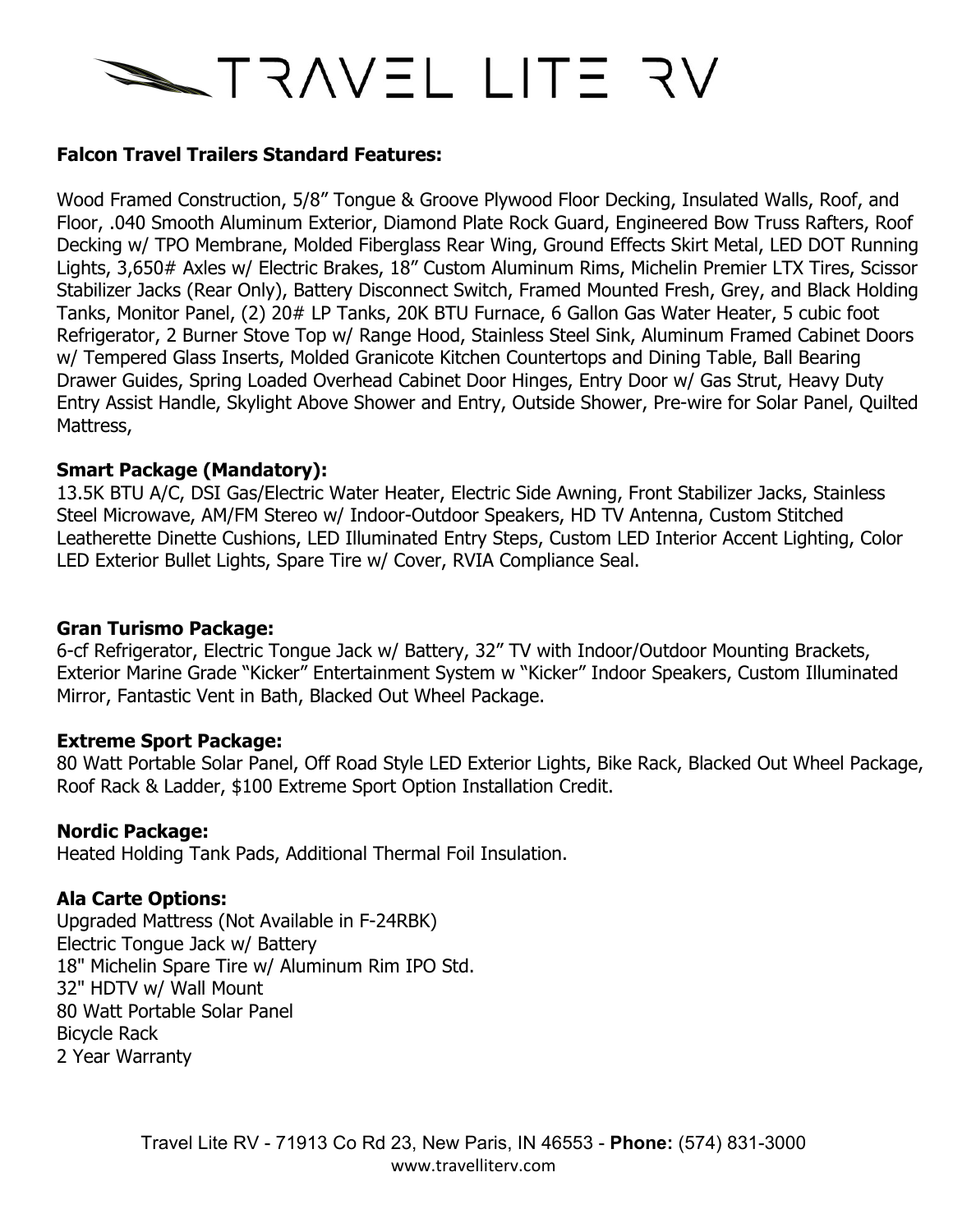# NF ETIL LITE AV

# **FALCON SPECIFICATIONS**

Exterior Length – 19'10" Exterior Length – 20'8" Exterior Width – 101" Exterior Width – 101" Exterior Height – 104" Exterior Height – 104" Interior Height – 6'3" Interior Height – 6'3"  $Dry Weight - 2,480 LBS$  Dry Weight – 2,840 LBS GVWR - 3,820 LBS GVWR – 3,945 LBS Hitch Weight – 260 LBS Hitch Weight – 295 LBS  $Bed Size - 60''x74''$  Bed Size –  $60''x74''$ Dinette Bed Size –  $44^{\prime\prime}x74^{\prime\prime}$  Dinette Bed Size –  $40^{\prime\prime}x68^{\prime\prime}$ Refer Size – 5 c.f.  $\blacksquare$  Refer Size – 5 c.f. Fresh Tank – 31 GAL Fresh Tank – 31 GAL

Exterior Length  $-21'7''$  Exterior Length  $-22'9''$ Exterior Width – 101" Exterior Width – 101" Exterior Width – 101" Exterior Height – 104" Interior Height – 6'3" Interior Height – 6'3"  $Dry Weight - 2,985 LBS$  Dry Weight –  $3,120 LBS$ GVWR – 3.955 LBS GVWR – 7,630 LBS Hitch Weight – 305 LBS Hitch Weight – 330 LBS Bed Size –  $54"x75"$  Bed Size –  $60"x74"$ Dinette Bed Size –  $40''x68''$  Sofa Bed Size –  $41''x68''$ Refer Size – 5 c.f.  $\blacksquare$  Refer Size – 5 c.f. Fresh Tank – 31 GAL Fresh Tank – 31 GAL Black/Grey Combo Tank Black Tank – 30 GAL (Toilet & Kitchen Sink)– 30 GAL Grey Tank – 30 GAL Grey Tank (Shower) – 30 GAL

# **F-20 F-21RB**

Black Tank – 30 GAL Black/Grey Combo Tank (Toilet & Bath Sink)– 30 GAL Grey Tank – 30 GAL Grey Tank (Shower) – 30 GAL

# **F-22RK F-23TH**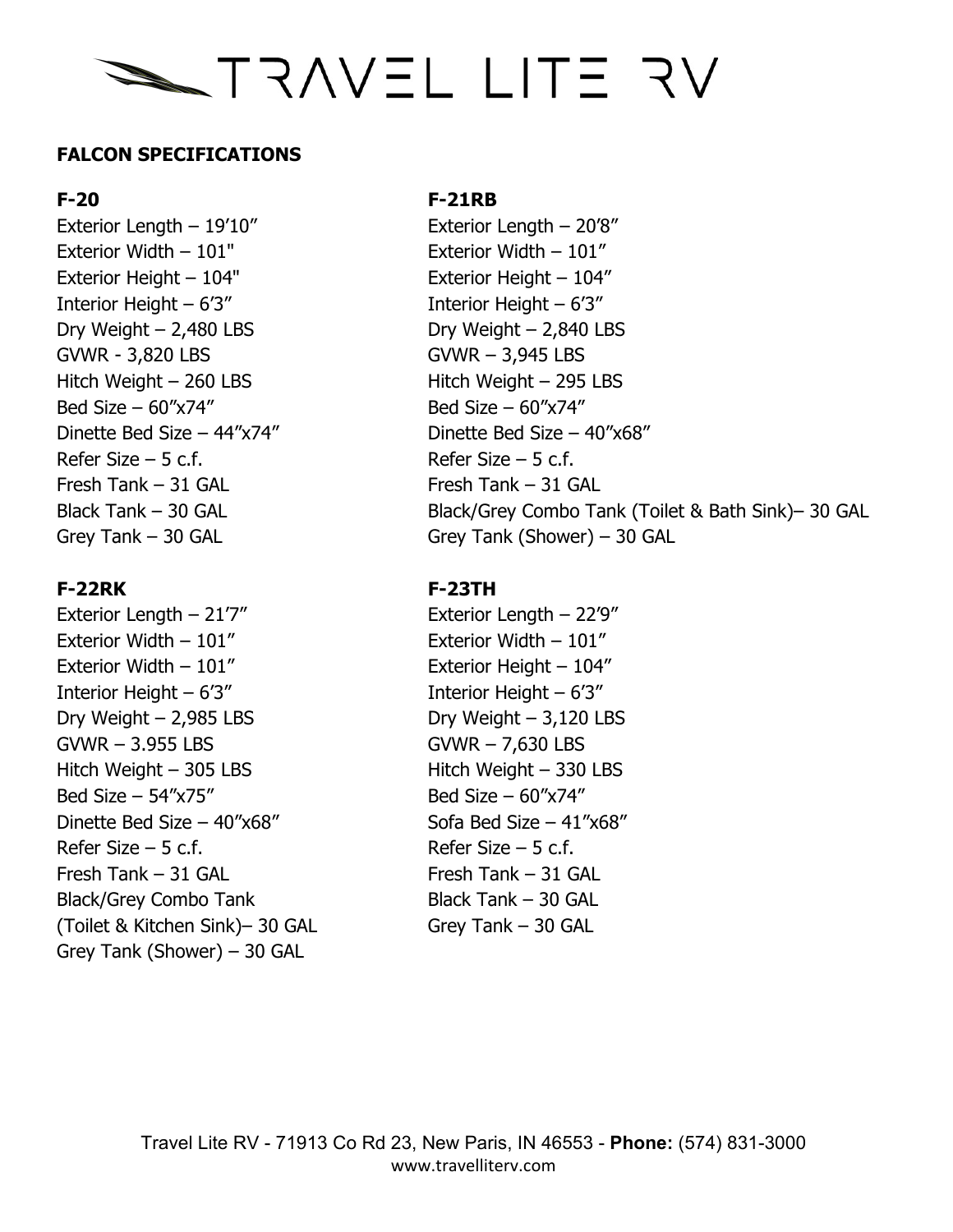# NF ETIL LITE STANT

# **FALCON SPECIFICATIONS**

Exterior Length – 22'9" Exterior Length – 23'10" Exterior Width – 101" Exterior Width – 101" Exterior Height – 104" Exterior Height – 104" Interior Height – 6'3" Interior Height – 6'3"  $Dry Weight - 3,425 LBS$  Dry Weight –  $3,215 LBS$ GVWR – 7,655 LBS GVWR – 3,995 LBS Hitch Weight – 355 LBS Hitch Weight – 345 LBS Bed Size –  $54''x75$  Bed Size –  $60''x74''$ Dinette Bed Size –  $40''x68''$  Dinette Bed Size –  $40''x68''$ Refer Size – 5 c.f.  $Bunk Bed Size - 27"x71"$ Fresh Tank – 31 GAL Refer Size – 5 c.f. Black/Grey Combo Tank Fresh Tank – 31 GAL  $(Toilet & Bath Sink) - 30 GAL$  Black Tank – 30 GAL Grey Tank (Kitchen Sink & Shower) Grey Tank (Shower)- 30 GAL – 30 GAL Grey Tank (Kitchen Sink) - 9 GAL

# **F-24RBK F-27BHK**

Exterior Length – 23'11" Exterior Length - 27'4" Exterior Width – 101" Exterior Width – 101" Exterior Height – 104" Exterior Height – 104" Interior Height – 6'3" Interior Height – 6'3"  $Dry Weight - 3,775 LBS$  Dry Weight -  $4,200 LBS$ GVWR – 7,695 LBS GVWR - 7,765 LBS  $Hitch Weight - 395 LBS$  Hitch Weight – 465 LBS  $Bed Size - 60''x74''$  Bed Size – 54"X75" Dinette Bed Size – 40"X68" Dinette Bed Size - 40"68" Refer Size  $-5$  c.f.  $Bunk$  Bunk Bed Size -  $30"x74"$ Fresh Tank – 31 GAL Refer Size - 5 c.f. Black/Grey Combo Tank Fresh Tank - 31 GAL

## **F-23RB F-24BH**

(Bath Sink & Toilet) – 30 GAL GAL GAL Black/Grey Combo Tank (Bath Sink & Toilet) - 30 GAL Grey Tank (Kitchen Sink & Shower Grey Tank (Kitchen Sink & Shower) – 30 GAL - 30 GAL